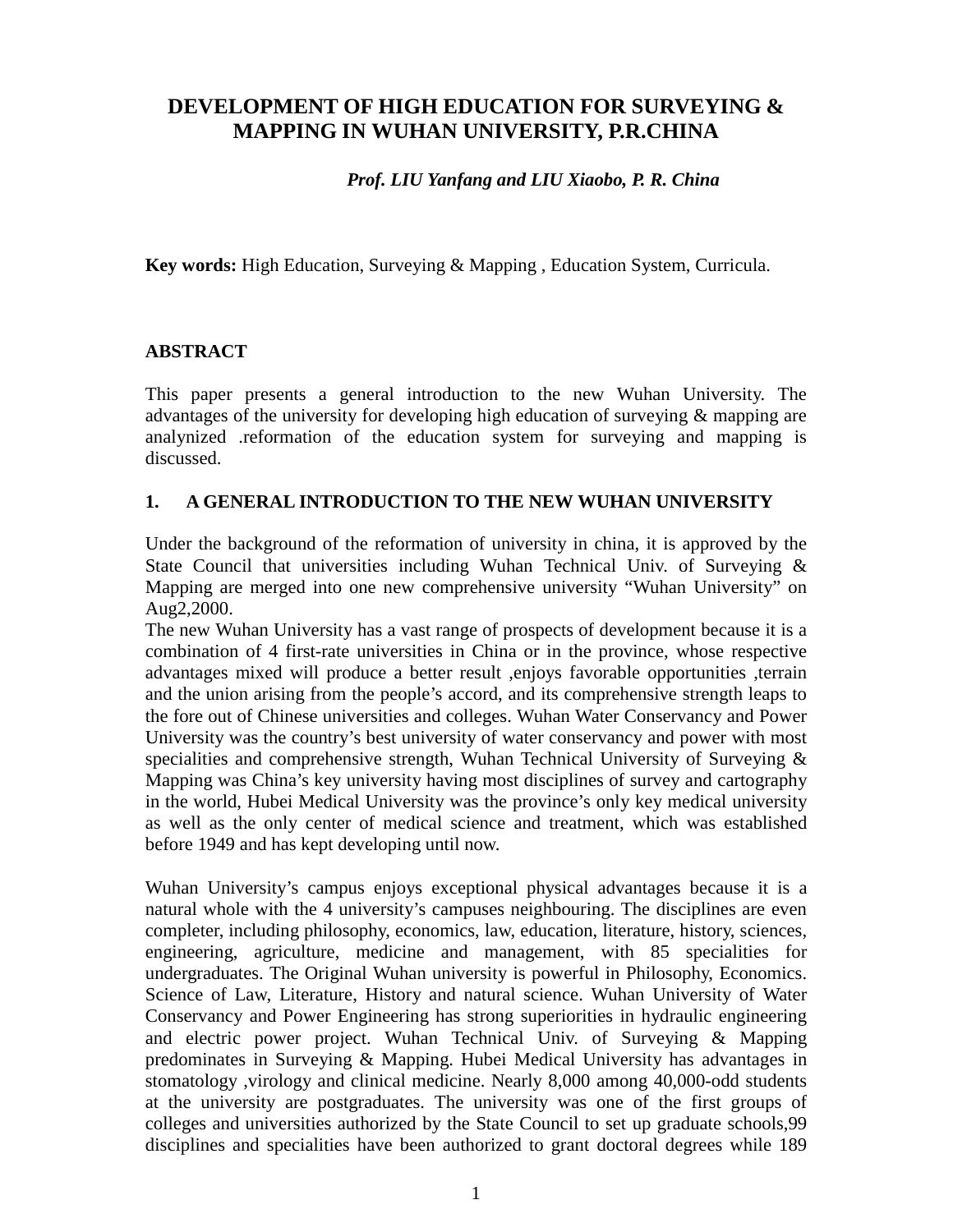disciplines and specialities have been authorized to grant master degrees;11 ones have been offered postdoctoral studies programs. The university now has 5,000-odd teachers, including 3,000-odd professors and associated professors, 370-odd doctorate supervisors.

Recently, the Education Ministry and the leadership of Hubei Province decided to make efforts jointly in order to build Wuhan University into a "high-level university well known both at home and abroad".

## **2. GENERAL ANALYSIS ON THE ADVANTAGES OF THE UNIVERSITY FOR DEVELOPING HIGH EDUCATION OF SURVEYING & MAPPING**

 The goal for combination of university is to combine all strong points and advantages of all joint university. So, we have to pay more attention to how to make full use of the advantages of the other 3 universities in educating students in Surveying and Mapping; and how to keep and develop the former advantages of Wuhan Technical University of Surveying and Mapping.

In general, we can take at least 3 advantages from the new amalgamation. First, the national investment to our university, of course, to our surveying and mapping disciplines increases. It is said 400 millions from the Education Ministry, and 400 millions from the Hubei Government within the first 3 years. Of course, we also can benefit from the former bosses, such as the National Bureau of Surveying & Mapping by applying a lot of scientific and technical projects. Secondly, the university has all 10 kinds of disciplines at highest level, including philosophy, economics, law, education, literature, history, sciences, engineering, agriculture, medicine and management ( one of six ones in China). It provides wonderful environment including all elements such as staff, student library, courses etc. for intersecting and mutual development for all disciplines. It can give us more opportunities to learn not only how to do research, but also how to behave. It seems that it is the weak point for a special technical university to have such comprehensive cultural activities in human society. At last, the new university provides much more fields or places for technologies of surveying and mapping to apply in or integrate, such as environment science, environmental engineering, ecology and Geophysics ect..

In the new university, the scientific structure for high education of surveying and mapping still remains, more exactly, is enhanced and improved. Among 28 schools of the university, 4 schools are involved in surveying and mapping:

- 1. The school named " surveying and mapping " derives from Geodesy & Engineering Surveying. It will strengthen integrated techniques of surveying and mapping and meanwhile,it will also stress on Satellite Positioning and Navigating,and Geo-space Physics( app.120 staff and over 1200 students);
- 2. The school named "Remote Sensing Information engineering " derives from photogrammetry and remote sensing. It will pay more attention to electronic information engineering ,graphs and images.It also can apply image analysis techniques to medicine image diagnostics(app. 80 staff and 1200 students);
- 3. The school named "Resources and Environment " derives from Cartography & GIS. It will put emphases on their applications in resources and environment by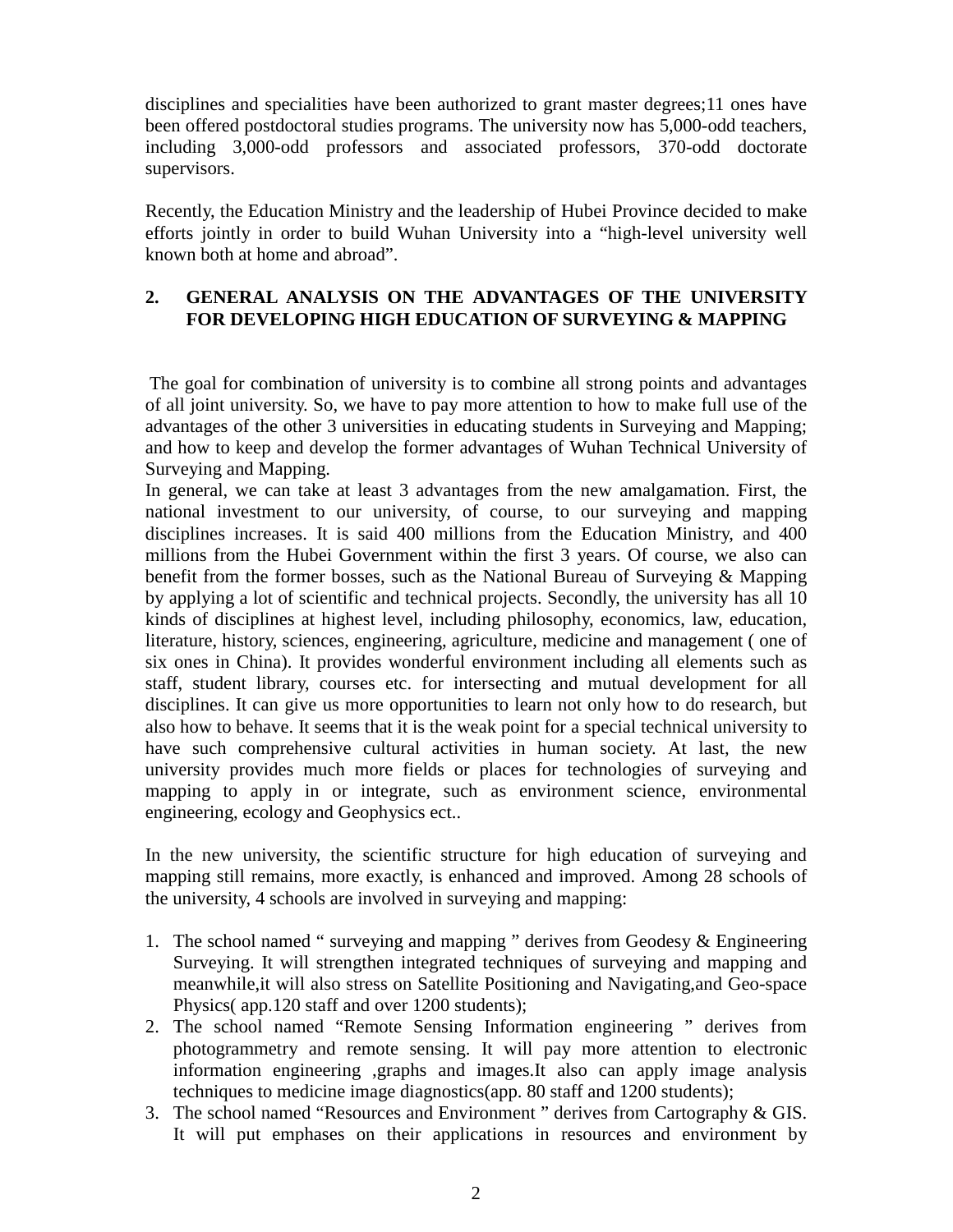assembling the specialities of Environmental Sciences and Environmental Engineering from other 2 universities(app. 140 staff and over 1400 students);

4. The school named "Urban Studies" lays stress on combining aero- photo interpretation and GIS with urban planning and management. This gathers 2 partsarchitecture and urban planning from 2 universities (app.80 staff and over 800 students).

These 4 schools are the key units for fostering professionals of surveying and mapping with BSc, MSc and PhD. Besides these schools , there are one state's key Laboratory named "The State's key Laboratory of Cartographical, Remote Sensing and Information Engineering" and one state's Engineering Technology Research Centre of Satellite Position-Fixing System which only run Msc and PhD programs.

#### **3. REFORMATION OF THE EDUCATION SYSTEM FOR SURVEYING & MAPPING**

In the schools, there are several departments/ offices and laboratories. The staff of the offices is grouped to be in charge of teaching theoretic courses and each staff should be qualified to teach more than 2 courses. And staff of the laboratories is responsible for practical parts. In order to enhance practical parts, we set up several practical bases outside school , which are assisted by some employing units such as Bureau of Land Management ,and Bureau of surveying and Mapping, especially for comprehensive training in application of integrated techniques.

Now, we focus on the 4-year BSc program. The program in our university obviously presents the following characteristics:

- 1) Laying stress on developing knowledge strengthening foundation training ability and improving quality especially focusing on creative ability of the undergraduates. Theory courses and practices curricular activities and extracurricular activities are well designed in the matter of contents and forms .We pay more attention to motivating the thirst for knowledge. More questions, more discussions and learning by doing are very helpful to cultivate the creative ability.
- 2) Paying more attention to developing individuality/personality building up features and superiority based on the generality of the qualified professionals. 15 out of total teaching hours in 4 years - 2500h selective courses are designed for students to develop their own knowledge and ability. They are all required to take part in extracurricular activities. They can chose some according to their own interests and attributes in order to build up their superiority.
- 3) Putting emphasis on combining theory with practice especially with some real engineering projects of technique application. It is very important to give some real chances to students for educate their sense of responsibility and the ability of analyzing and solving problems. Let them experience success by making great efforts.
- 4) Attaching importance to multi-means and multi-processes to educate the undergraduates particularly with regard to the curricular and extracurricular activities.

The curricular activities are main processes and required to give academic records to students. The contents and the names of courses are very important for students to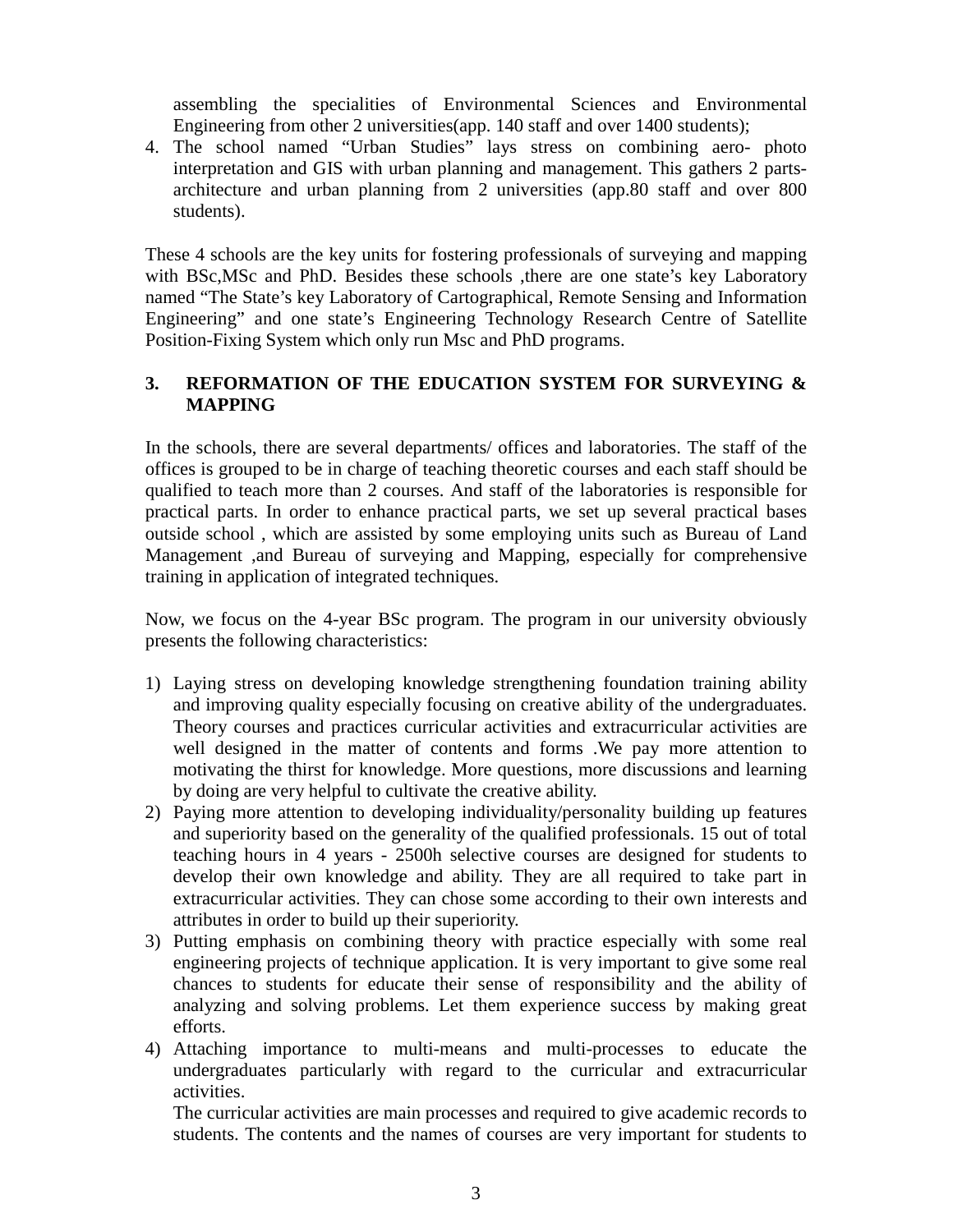demonstrate their knowledge and ability. The qualities of the text books and teachers are guaranteed. Extracurricular activities are organized into groups which are directed by some qualified staff.

All students are encouraged to take part in some research work especially related to their specialty.

5) giving prominence to the interaction between teaching staff and students at different levels and in various aspects.

Instructional and supervisory effects of all teaching staff different position age specialty and superiority etc on educating students in all kinds of activities should be brought into full play.

6) taking the advantage of our favorable factors to create a wonderful environment for education.

In 4 years, we have about 2500 teaching hours for courses and about 32 weeks for practices and graduation paper (design).

For courses, we distinguish them as compulsory courses and selective courses. The structure of courses is as following:

- (1) Common and basic courses, such as Math's, Physics, Philosophy, Basic laws, Computer science and technology, and English etc. (compulsory course, 45% out of total teaching hours).
- (2) Kernel specialty courses, including 12 basic courses covering the whole process of data acquiring, data analyzing, data processing, data representing and data application (compulsory course  $22\%$ ). They are An Introduction To Surveying  $\&$ Mapping, Surveying, Geography, Error Theory, Cartography, principle of Globe Positioning System and its Application, Computer Graphs, Cadastral Surveying & Land Management, Geography Information System, and Management of Surveying & Mapping.
- (3) Courses for the specific directions of the original specialty such as Geodesy, Engineering Surveying and Cartography etc. (auxiliary selective or selective courses, 16%). For the Cartography direction, we select several courses such as Art Design of Maps, Thematic Mapping Engineering, Map Projection and Map Analysis etc.
- (4) Courses for widening the application scope of the techniques of surveying and mapping, and some relevant supporting techniques and methodology (selective course, 10%).
- (5) Courses for improving some quality, such as resources & environment and their sustainable development, social intercourse and literature works appreciation etc. (auxiliary selective or selective courses, 7%).

For practices, we have 24 weeks for common bases, such as Digital Terrestrial Surveying (4W), Computer Operation (1W), Data Processing (1W), Photogrammetry & RS(2W), GPS (2W), Mapping (2W), and 8 weeks for the special directions, such as for Photogrammetry & RS, intending Special Photogrammetry (2W), 4D Production (4W), Data Base Design (1W), and Digital image Processing (1W). 10 weeks are specially for the graduation paper (design).

We are encouraged to have some real engineering projects of integrated techniques for practice.